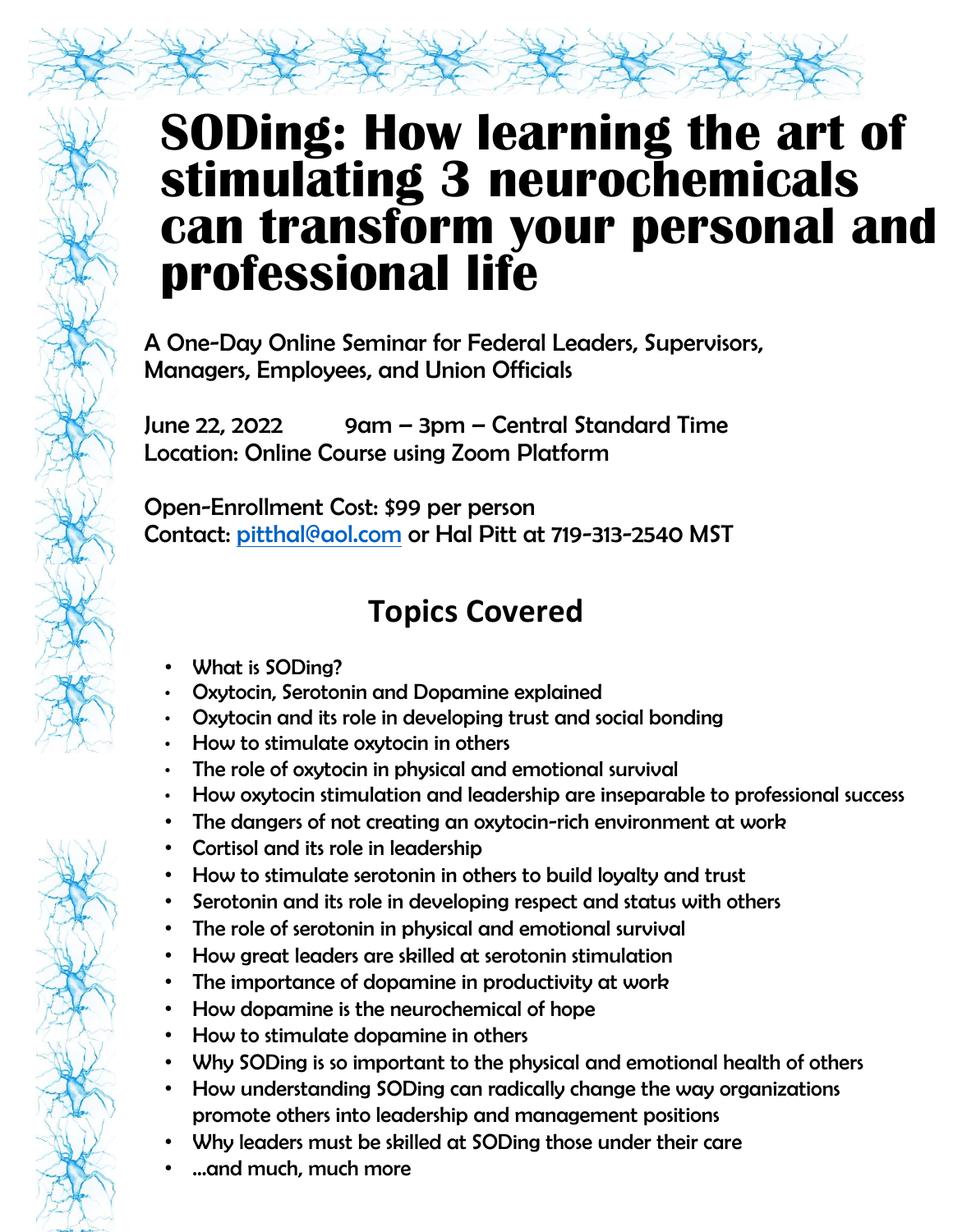#### **Comments from past participants**

"Why didn't I learn this stuff years ago? It would have changed the way I lead and changed the way I raised my children. Transformational information from Hal Pitt." attendee at City of Everett, WA

"Hal, I want you to know that I have been practicing some of the stress management techniques you shared in the course. I am sleeping better than I ever have and am sharing this information with others." – attendee at Architect of the Capitol, Washington D.C.

"I can't believe that it worked! I shared the character anchor information from your Neuroscience of Leadership course with my team and now we are all practicing your strategies. It has truly changed my team for the better." – attendee, at VA in Lebanon, PA

"Hal. I reflect on my character anchor every day. It has helped me weather the storms of politics in D.C. and helped me focus every day on my integrity and character." high level official in Washington D.C.

"Your course has made me realize I need to change some biases I have that are harming me and my family. I am going to call my father tonight and tell him how much I love him. Thanks so much for our workshop." - attendee at National Parks Service workshop

"WOW! AWESOME! FANTASTIC! BRILLIANT! Hal, those are just some of the words that describe your workshop." – manager at Naval Shipyard, Bremerton, WA

"I really enjoyed the way you integrate multimedia into your presentation. Really kept me interested. I didn't want to fall asleep one time and that is rare for me in courses."

Attendee in New Orleans, Louisiana

"Hal, since your course, my team has implemented a new mission, vision and core values. We are going to have a kickoff barbecue next month. Thanks for the helpful information you shared in the seminar. Hope to see you again in the future." – senior leader at a city in **Wyoming** 

"I wish I could take you with me and you could present this information to our senior leadership. I believe it would revolutionize our culture." - attendee in Denver, CO

"Why aren't more senior leaders taking this course? They send the managers but think they don't need to learn anymore. I can't think of the last time our leaders have attended any of our leadership courses." – manager at Department of Transportation